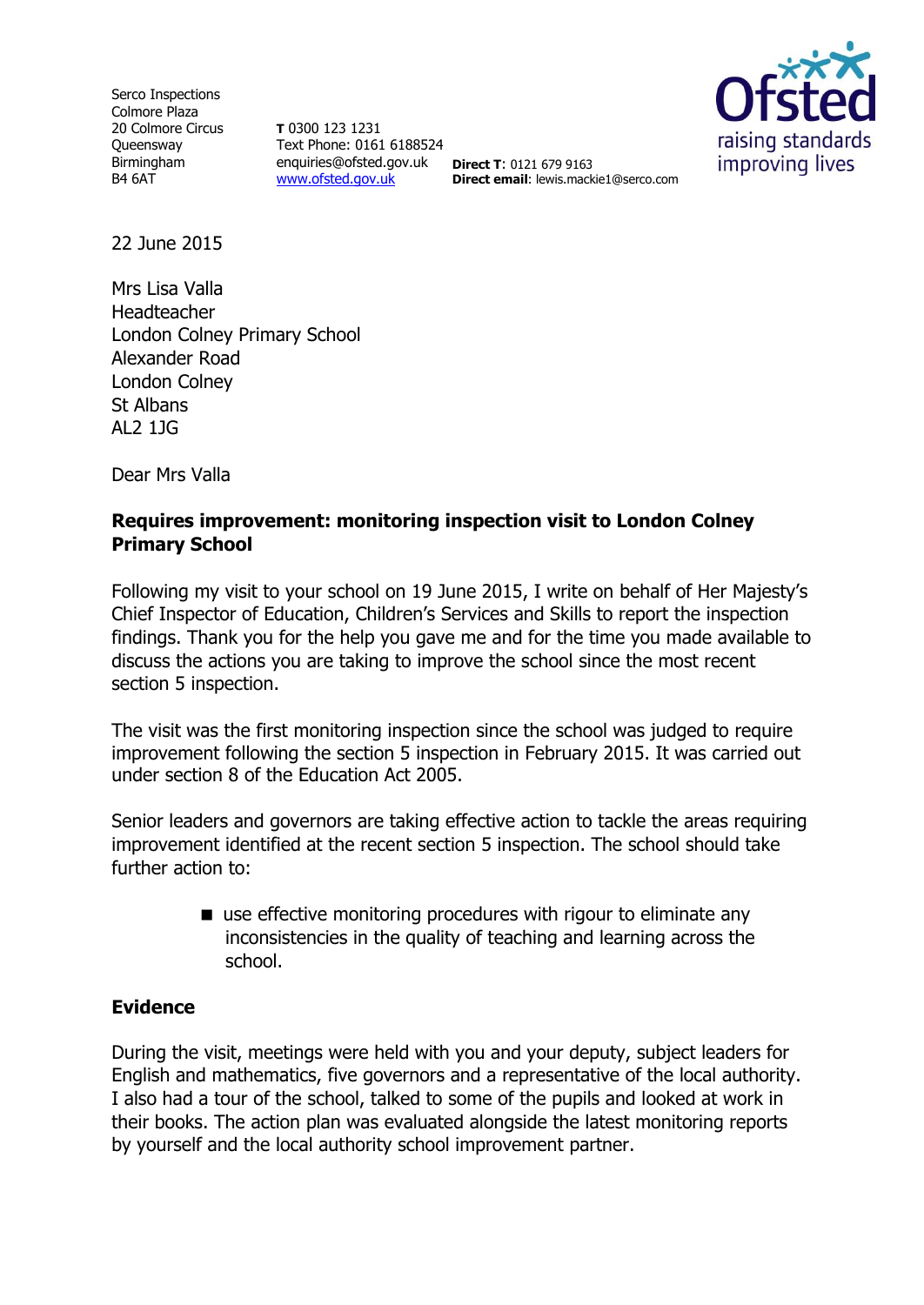

# **Context**

Several teachers are leaving at the end of this term to be replaced by permanent teachers at the start of the next academic year.

# **Main findings**

Under your determined but supportive leadership the staff have been quick to tackle the key issues from the inspection. You have worked closely with staff and governors to implement a detailed action plan for school improvement. This plan identifies specifically who has responsibility for each action, when each should be completed and who will monitor the impact of these on school improvement. Targets are specific and linked closely to pupil progress within realistic timescales. Analysis of your monitoring records and a review of pupils' books confirms that improvements in the quality of teaching and achievement in English and mathematics are becoming evident.

In partnership with the school leadership team and local authority teaching and learning advisers you quickly tackled weaknesses in teaching mathematics. Your vision of re-organising the Nursery and Reception classes into one specific area of the school is now a reality. Inconsistencies are being eliminated and the provision for these children is quickly becoming a foundation for good achievement. Discussions with yourself and my scrutiny of pupils' books confirm that teachers provide pupils with appropriate written feedback on what they have achieved and what they need to do next to improve. Our review confirms that the quality and impact of this marking on pupil progress remains inconsistent across the school. However, examples of high quality marking exist, such as in Year 3, that can be used as a model of best practice for others to follow.

Your monitoring of teaching and learning across the school regularly identifies emerging strengths and further improvement. From this monitoring it is clear that some inconsistencies still remain. The inclusion of all teachers in monitoring their subject through half termly staff meeting sessions is establishing a culture of continuous improvement throughout the school. Monitoring activity by the governing body provides them with a better understanding about the impact of school improvement on the achievement of pupils. They make good use of data to ask challenging questions of yourself and other senior staff about the rate of improvement and achievement of different groups of pupils.

Ofsted may carry out further monitoring inspections and, where necessary, provide further support and challenge to the school until its next section 5 inspection.

## **External support**

The local authority provides effective support. It is good that you commissioned local authority teaching and learning advisers to provide extra staff training in English,